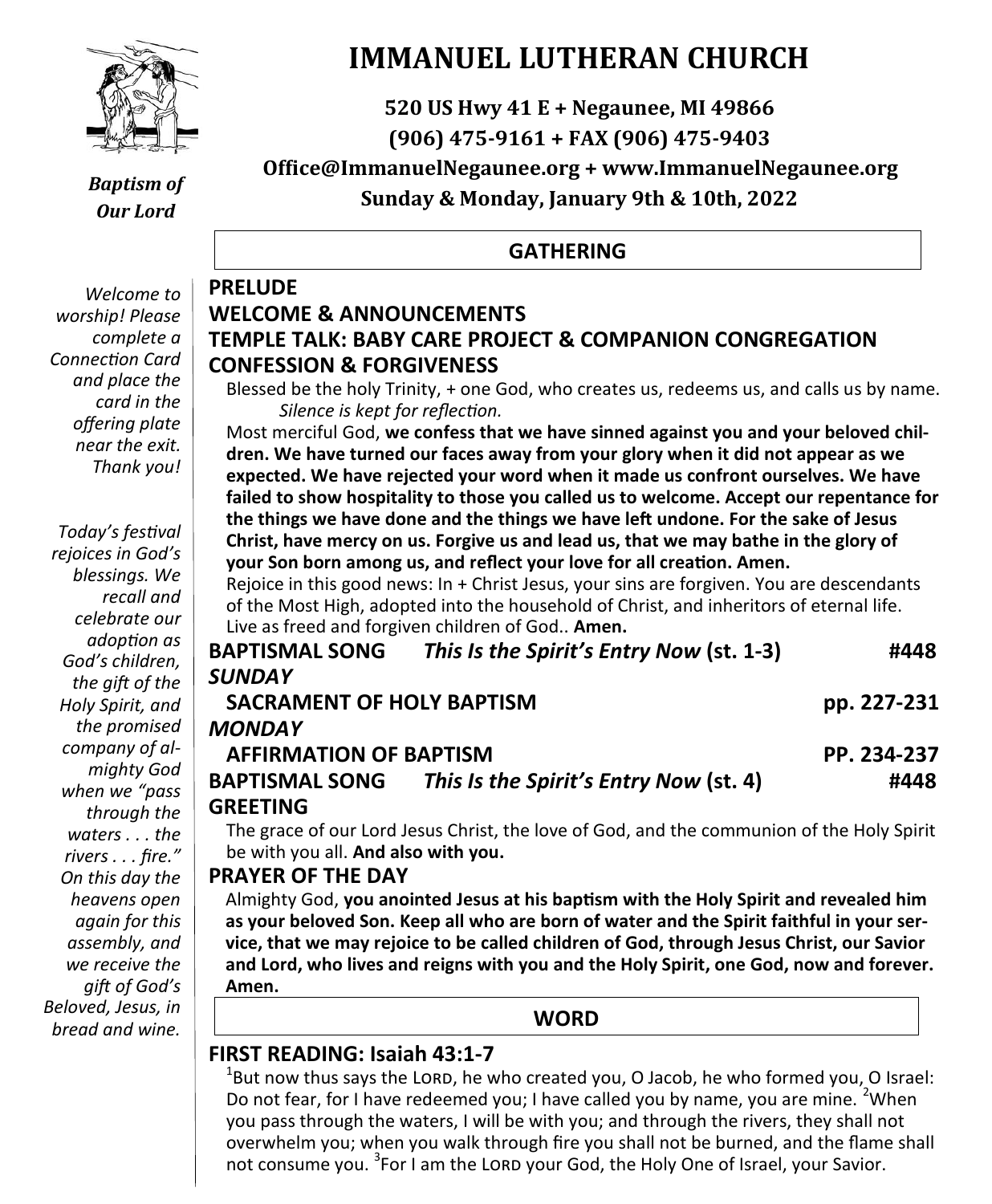*Near the end of Israel's exile in Babylon, God promises to bring the people home. They need no longer be afraid, because the one who formed, created, and called them by name now redeems them from all their enemies. God declares them precious and honored, and God loves them.*

> *The voice of the Lord is upon the waters. (Ps. 29:3).*

*Peter and John are sent to support the new Christians in Samaria, a group that was recently baptized after hearing the good news of Christ through the preaching of Philip. Here the Samaritans receive the gift of the Holy Spirit in the laying on of hands .*

I give Egypt as your ransom, Ethiopia and Seba in exchange for you. <sup>4</sup>Because you are precious in my sight, and honored, and I love you, I give people in return for you, nations in exchange for your life. <sup>5</sup>Do not fear, for I am with you; I will bring your offspring from the east, and from the west I will gather you; <sup>6</sup>I will say to the north, "Give them up," and to the south, "Do not withhold; bring my sons from far away and my daughters from the end of the earth $-$ <sup>7</sup> everyone who is called by my name, whom I created for my glory, whom I formed and made."

Word of God. **Word of Life. Thanks be to God.**

## **PSALM 29**

<sup>1</sup>Ascribe to the LORD, you gods, ascribe to the LORD glory and strength.

## 2 **Ascribe to the Lord the glory due God's name;**

**worship the Lord in the beauty of holiness.**

 $3$ The voice of the LORD is upon the waters; the God of glory thunders; the LORD is upon the mighty waters.

4 **The voice of the Lord is a powerful voice;**

**the voice of the Lord is a voice of splendor.**

<sup>5</sup>The voice of the LORD breaks the cedar trees; the LORD breaks the cedars of Lebanon;

6 **the Lord makes Lebanon skip like a calf,**

**and Mount Hermon like a young wild ox.**

 $7$ The voice of the LORD

bursts forth in lightning flashes.

8 **The voice of the Lord shakes the wilderness;**

**the Lord shakes the wilderness of Kadesh.**

 $9$ The voice of the LORD makes the oak trees writhe and strips the forests bare. And in the temple of the LORD all are crying, "Glory!"

<sup>10</sup>**The Lord sits enthroned above the flood;**

**the Lord sits enthroned as king forevermore.**

 $11$ O LORD, give strength to your people;

give them, O LORD, the blessings of peace.

## **SECOND READING: Acts 8:14-17**

 $14$ Now when the apostles at Jerusalem heard that Samaria had accepted the word of God, they sent Peter and John to them. <sup>15</sup>The two went down and prayed for them that they might receive the Holy Spirit <sup>16</sup>(for as yet the Spirit had not come upon any of them; they had only been baptized in the name of the Lord Jesus). <sup>17</sup>Then Peter and John laid their hands on them, and they received the Holy Spirit. Word of God. **Word of Life. Thanks be to God.** 

## **GOSPEL ACCLAMATION**

*Alleluia.* **A voice from heaven said, "This is my Son, the Beloved, with whom I am well pleased."** *Alleluia. (Matt. 3:17)*

## **GOSPEL: Luke 3:15-17, 21-22**

The holy gospel according to…

## **Glory to you, O Lord.**

 $15$ As the people were filled with expectation, and all were questioning in their hearts concerning John, whether he might be the Messiah, <sup>16</sup>John answered all of them by saying, "I baptize you with water; but one who is more powerful than I is coming; I am not worthy to untie the thong of his sandals. He will baptize you with the Holy Spirit and fire. <sup>17</sup>His winnowing fork is in his hand, to clear his threshing floor and to gather the wheat into his granary; but the chaff he will burn with unquenchable fire."

*.*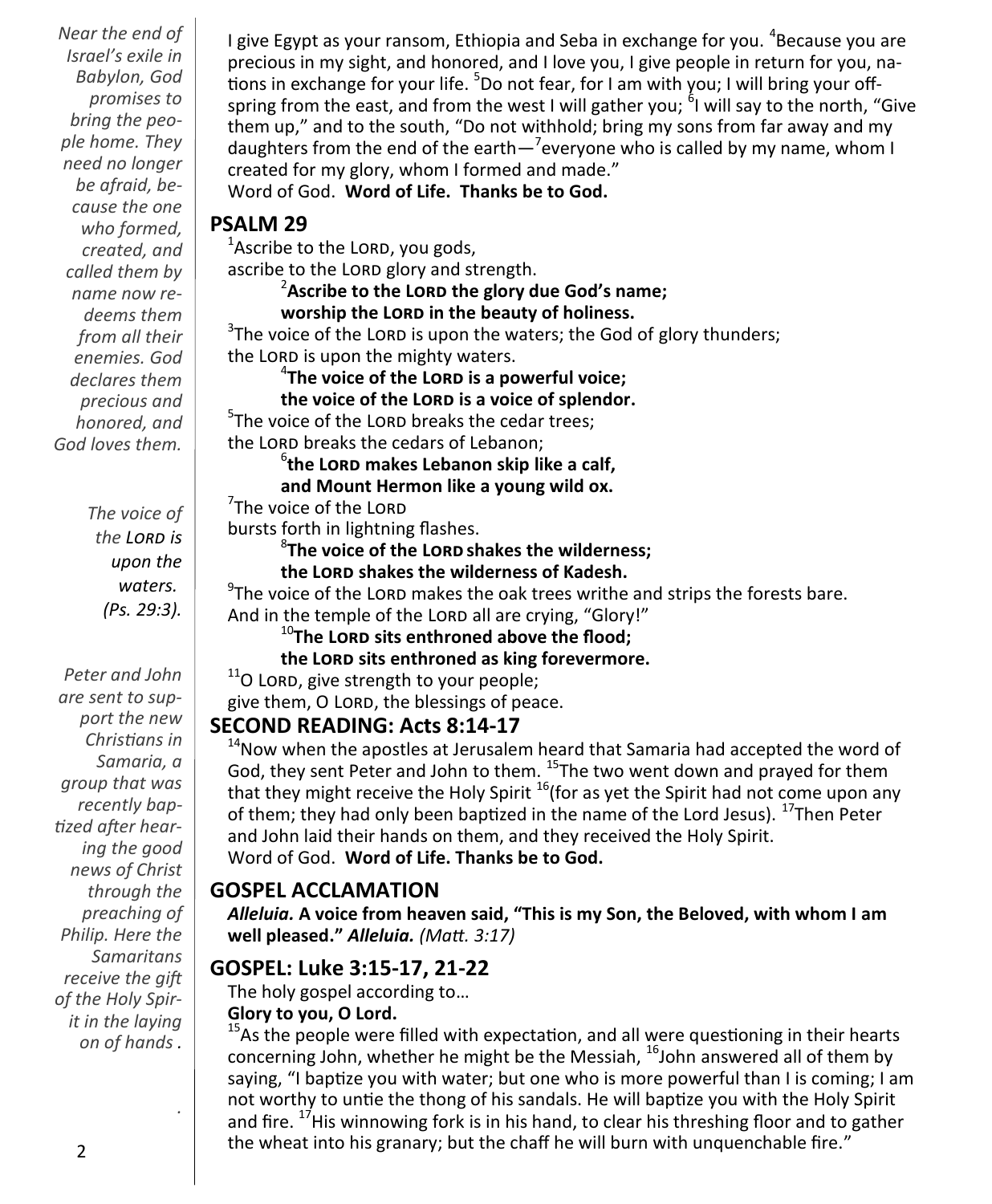$21$ Now when all the people were baptized, and when Jesus also had been baptized and was praying, the heaven was opened,  $^{22}$  and the Holy Spirit descended upon him in bodily form like a dove. And a voice came from heaven, "You are my Son, the Beloved; with you I am well pleased."

The Gospel of our Lord.

#### **Praise to you O Lord.**

## **SERMON Pastor Steve Solberg SONG** *Spirit of God, Descend upon My Heart* **#800**

The Spirit of the Lord is poured out upon us in abundance; so we are bold to pray for the church, the world, and all that God has made.

*A brief silence.*

**PRAYERS OF INTERCESSION**

By the Holy Spirit, you gather your church and send it out in mission to share the good news of Jesus. Inspire your faithful people to be fervent in prayer and service, that all people know they are precious in God's sight. God of grace, **hear our prayer.**

You reveal your love and power through water and the Spirit. Guard rivers, seas, and all bodies of water from destruction and pollution. Secure access to clean water for all, and protect the land from drought and flood. God of grace, **hear our prayer.**

Establish among the nations the blessings of peace. Raise up leaders who will protect vulnerable people in their care. Strengthen advocates who risk reputation or retaliation for the sake of mercy and justice. God of grace, **hear our prayer.**

You protect us through the fires and troubled waters of this life. Assure us that we will not be cut off from you by illness or despair, anxiety or pain, confusion or weakness. Comfort all who are in need. God of grace, **hear our prayer.**

We are joined in baptism to Christ and to one another. Bless those who are newly baptized and those who are preparing for baptism. Help us to be faithful in fellowship, worship, evangelism, service, and justice-seeking. God of grace, **hear our prayer.**

Gracious God, we know that in all things, God works for the good of those who love Him. Be with all leaders in our congregations, both at Yombo and Immanuel. May all be united in conversation and work towards common goals to serve and glorify Him. God of grace, **hear our prayer.** 

*Here other intercessions may be offered.*

You created each of your saints for your glory. We give thanks for those you have called by name into your eternal embrace. Comfort us in grief and release us from fear. God of grace, **hear our prayer.**

Since we have such great hope in your promises, O God, we lift these and all of our prayers to you in confidence and faith; through Jesus Christ our Savior. **Amen.**

## **SHARING OF CHRIST'S PEACE**

The peace of Christ be with you always. **And also with you.**

**MEAL**

## **OFFERING OFFERING PRAYER**

Blessed are you, O God, Sovereign of the universe. **You offer us new beginnings and guide us on our journey. Lead us to your table, nourish us with this heavenly food, and prepare us to carry your love to a hungry world, in the name of Christ our light. Amen.**

## **THANKSGIVING AT THE TABLE**

*The reading opens with questions about the identity of the Messiah. John the Baptist insists that he is not the Messiah; instead he points ahead to one who is coming. And whether the voice of God was heard by all or only by Jesus, God settles the matter: Jesus is God's beloved Son*

*Renew our lives that we may welcome and care for one another and that we may live and serve within the greater community of Negaunee and the world, witnessing to others your abundant love, grace, and welcome.*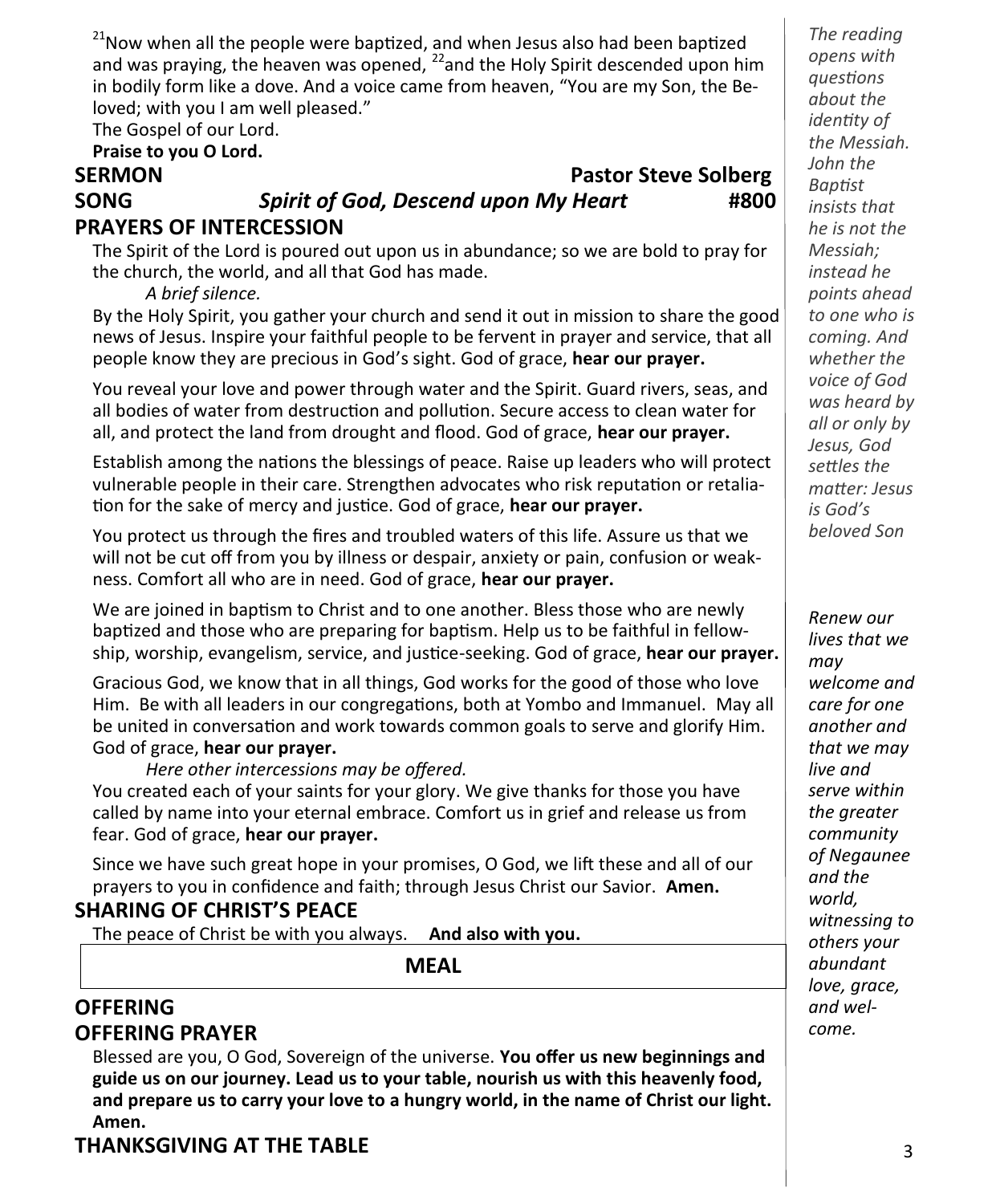*All baptized Christians who believe this true presence are welcome and encouraged to receive Holy Communion today. Please assist your child(ren) if you wish them communed.*

*Parents, We believe that the true body and blood of Jesus Christ is in/with/under the bread and wine.* 









**WELCA**

## **THE LORD'S PRAYER**

**Our Father, who art in heaven, hallowed be thy name, thy kingdom come, thy will be done, on earth as it is in heaven.**

**Give us this day our daily bread; and forgive us our trespasses, as we forgive those who trespass against us; and lead us not into temptation, but deliver us from evil.**

**For thine is the kingdom, and the power, and the glory, forever and ever. Amen. COMMUNION DISTRIBUTION**

## **PRAYER AFTER COMMUNION**

We give you thanks, gracious God**, for we have feasted on the abundance of your house. Send us to bring good news and to proclaim your favor to all, strengthened with the richness of your grace in your Son, Jesus Christ. Amen.**

## **SENDING**

## **BLESSING**

God, who leads you in pathways of righteousness, who rejoices over you, and who calls you by name, + bless your going out and your coming in, today and forever. **Amen.**

## **DISMISSAL**

Go with Christ into a weary world. Share the good news. **Thanks be to God.**

## **POSTLUDE**

# **January 9, 2022—January 15, 2022**

**\*BAPTISM:** *WE WELCOME INTO THE FAMILY OF GOD: Aurora Cora Kemper,* daughter of Adam William Kemper and Camille Ann (Sliger) Kemper, born on May 11th, 2021, at St. Vincent's Hospital in Green Bay, Wisconsin. Her sponsors will be Thomas Lehto and Rayann Kaurala.

**~~~~~~~~~~~~~~~~~~~~~~~~~~~~~~~~~~~~~~~~~~~~~~~~~~~~~~~~~~~~**

**ANNOUNCMENTS FOR THE WEEKS OF**

**\*BIRTHS:** *CONGRATULATIONS & BEST WISHES TO:* Abby Christine (Garceau) Paquet and Joshua William Paquet on the birth of a son, *Shepherd Lee Paquet*, on December 7th, 2021. Proud brother is Noah William Paquet and proud grandparents are Terry & Sara Garceau and Dave & Linda Paquet.

## **\*BIRTHDAYS:**

 **Happy** 82nd **Birthday** to *Maxine Sylvester* on January 11th. **Happy** 92nd **Birthday** to *Loraine Lehto* on January 12th. **Happy** 83rd **Birthday** to *Jean Manginen* on January 12th.

**\*GIVING YOUR OFFERINGS:** Thank you for continuing to financially support our ongoing congregational mission. Electronic giving is available on our website or through the GivePlus app. (Note: Immanuel absorbs the following processing fees on electronic gifts: giving via debit/credit card 2.75% + \$0.45 per transaction and giving via ACH 1.00% +\$0.45 per transaction.)

**\*WELCA EXECUTIVE MEETING is scheduled for MONDAY, JANUARY 10th, 1 pm.**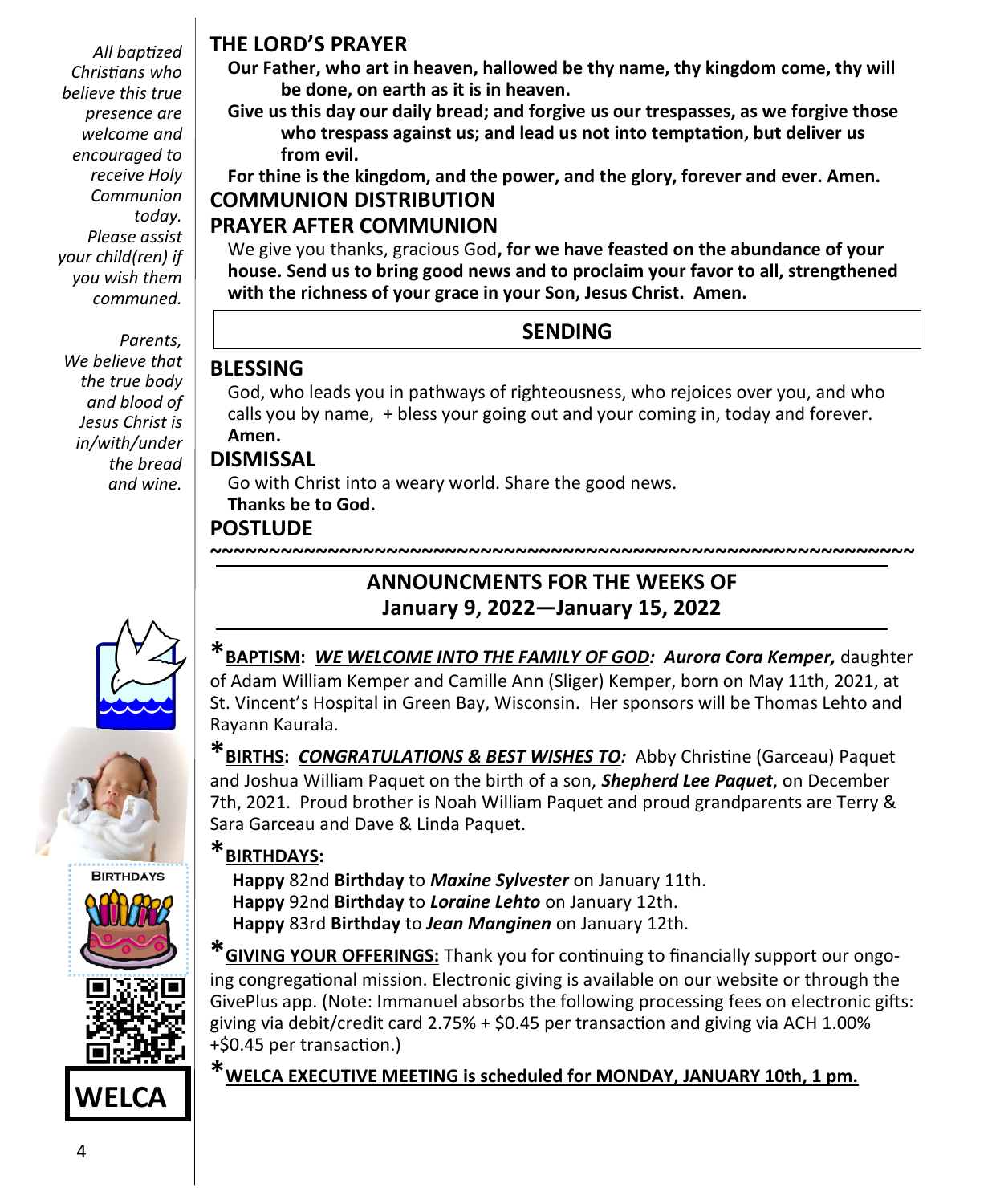**\*SUNDAY SCHOOL:** If you are interested in Sunday School for your child(ren), there is always open enrollment for toddlers through Grade 5. The class meets at 9:15 am and classes start at 9:30 am. Go to the Facebook page for updated information, or you can always call the office (906-475-9161). Bring your child(ren) to worship with us.

#### **\*CHURCH PHOTO DIRECTORY: A WORKING DRAFT OF OUR CHURCH DIRECTORY IS**

**AVAILABLE!** View it online or via the FREE mobile app today. A limited number of printed copies are also available on the upper level resource table. To view the directory online, go to **members.InstantChurchDirectory.com** and follow the prompts under "Sign In" to "Create a login now." Use your email address that you included in your directory submission and confirm it following the instructions. If you did not submit an email for directory use, you won't be able to access the directory online. There is also a free mobile app available for download at the Apple® App store in iTunes®, Google Play™ store and the Amazon Fire App Store. Simply search for "**Instant Church Directory**" to get the download. The same login protocol as above applies to the app. Need help or have questions? Please contact the church office: (906) 475-9161.

**\*REVELATION STUDY…** is underway on Thursdays at 6:00 PM both in-person (fellowship hall) and online (church website). No RSVP is necessary. Just bring your Bible. Pastor Steve will provide study materials in downloadable and printed form. Explore this strange and wonderful final book of the New Testament that is best understood as a series of seven broad cycles each beginning either with the life of Christ or the beginning of the Christian Church and completed by the coming of Christ for judgment of the world.

**\*LIFELONG FAITH FORMATION** Sign up for the Synod's 2022 Lifelong Faith Formation Classes (nglsynod.org/lifelong-faith-formation). The 2022 winter schedule is:

- Introduction to Biblical Hebrew 8 Sunday evening sessions
- The Samuel Series: Prayer and the Spiritual Life 7 Monday morning sessions
- The Big Picture Bible Discussion 4 Tuesday evening sessions
- The Book of Ezekiel, Part II 10 Wednesday evening sessions
- Anishinaabe Culture up to 3 Thursday evening sessions

Dialogue with the Islamic Resource Group - 2 sessions on a Thursday and Friday evening For more information, see nglsynod.org/lifelong-faith-formation or contact Deacon Lori Ward at [lori.ward@nglsynod.org](mailto:lori.ward@nglsynod.org) or 615-519-1969 (cell).

**\*WE'RE HIRING: We are in need of a part-time custodian**. If you are interested, you can pick up an application from the office or go to: [https://immanuelnegaunee.weebly. com/](https://immanuelnegaunee.weebly.com/apply-for-job.html) apply-for-[job.html.](https://immanuelnegaunee.weebly.com/apply-for-job.html) Please pray that God sends the right person.

## **\*2022 CONTRIBUTION ENVELOPES WILL BE PUT IN THE OFFICE AFTER JANUARY**.

\***PAINTING FUND RAISER** - The Painting Project Fund Raiser is

on-going. Consider making a donation to this *Sanctuary Painting Fund Raiser* that was voted on after worship, November 1st. We will be raising \$15,000 to help with some of the cost involved with this Project. Thank you for any donation you can make. It will all help with the cost. Right now the total in donations is \$14,114.82. Thank you to all of you who have donated.

*\****CARE CLINIC** A baby's play-pen can be found in the Stewardship area of the church where any Care Clinic items can be placed. Needed items include: Onesies, Bibs, Socks, Newborn Hats, Sweater & Hat Set or a Hooded Sweatshirt or a Little Jacket, Sleepers, A New Outfit, Receiving Blankets, A Rattle, A Small Toy, A Hooded Towel, Washcloths, Shampoo, Lotion, Bath Bar, Diaper Rash Cream, Nail clipper, Wipes, Diapers, or Financial Support (checks made out to 'Immanuel", and in the memo line write 'Care Clinic'). Thank you for any donations you may be able to make. Pastor Tom & Luanne Skrenes are handling this Project.













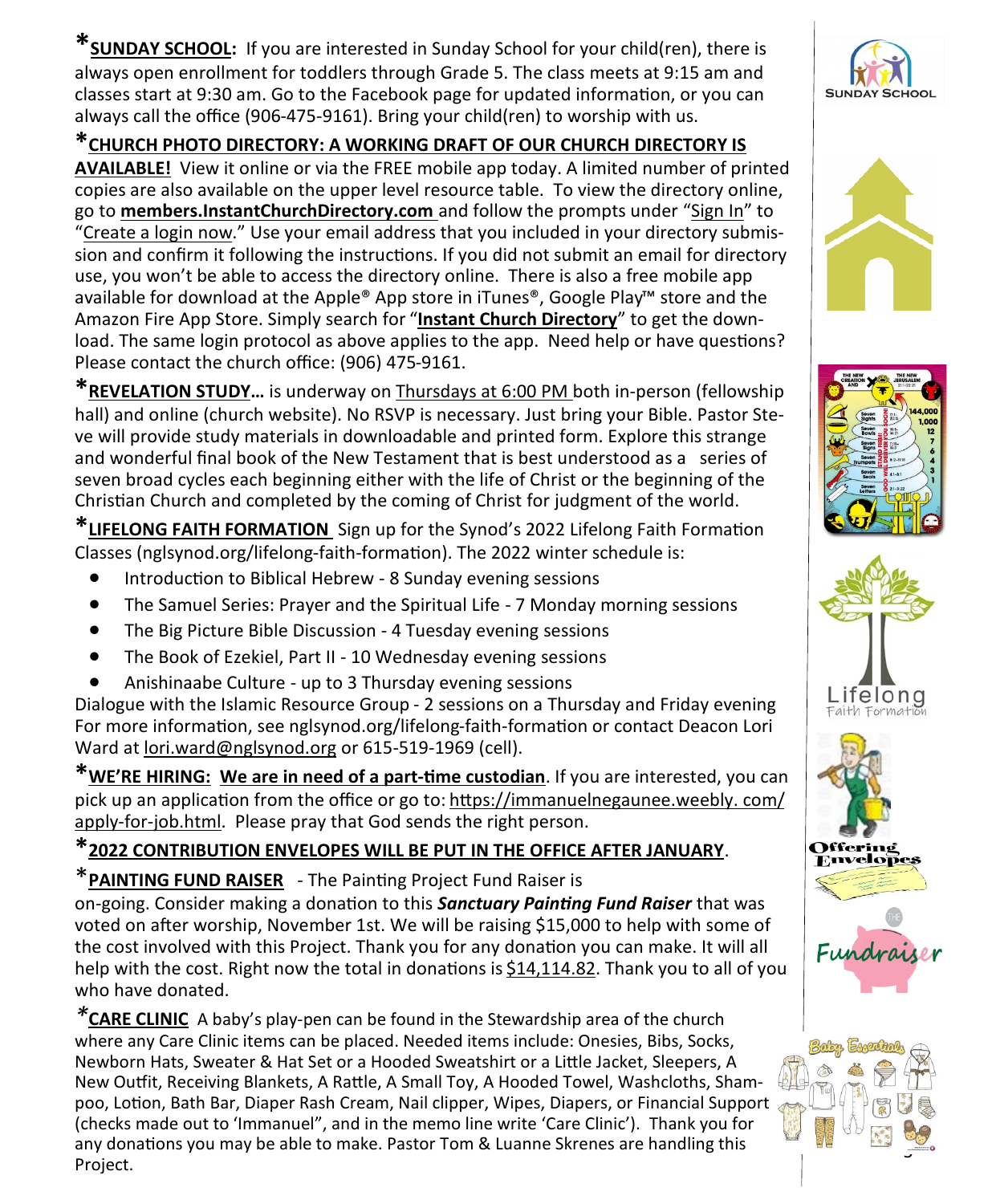

#### **KEEP IN YOUR PRAYERS**

**Pray For**: *Nancy Burton, Jonelle Collins, Gerry Davidson, Billy Jo Kaufman, Peggy Jackson, Betty Kinnunen, Anna Laurila, John Meier, Wendy Niemi, Arianna Paananen, Don & Vera Palomaki, Joyce Peterson, Linda Sjolund, Bob Sylvester, Richard Toyra, and all COVID patients*.

Our Shut-ins: *Bettie Ahola, Rudy Gagnon, Charlene Kivisto, Timothy Kjellman, Betty Lukkarinen, Leo Nirva, Mary Parkkonen, Janet Penhale, Butch Pynnonen, Lillian Rivers, Paul Smith, Lynne Tossava*.

Members in the Armed Service: *Luke DeWitt, Adrianna Gustafson, Michael Gustafson, Hunter (Jessica) Hetrick, Dennis Koski, Jacque Kurian, Tanner Romback, Trevor Romback, Michael Sedlock, Ethan Wallner, Jason Wallner*, and *all Armed Services Families.*

*~~~~~~~~~~~~~~~~~~~~~~~~~~~~~~~~~~~~~~~~~~~~~~~~~~~~~~~~~~~~~~~~~~~~~~~~*

## **VOLUNTEERS ASSISTING IN SERVICE**

#### **SERVING IN WORSHIP:** *Pastor Steve Solberg*

**ORGANIST/PIANIST/MUSICIAN:** *Connie Scanlon* 

**Worship Services: Sun. @ 9:30 am / Mon. @ 6 pm Office Hours: 8 am-2 pm, Monday-Thursday (or by appt.)**

#### **ASSISTING IN THE SERVICE:**

|                      | <u>9:30 am USHERS/GREETERS – Alice Mutkala &amp; Deb Moyer</u> |
|----------------------|----------------------------------------------------------------|
| 6 pm USHERS/GREETERS | - Diane Bergh-Hetrick & Kevin Crupi                            |
|                      |                                                                |
| 9:30 am LECTOR       | — Kathleen Partanen                                            |
| 6 pm LECTOR          | — Sheila Meier                                                 |

9:30 am COMM. ASST.'S *– Alice Zinsser* 6 pm COMM. ASST.'S – *Sheila Meier*

9:30 am Tech Team – *Luanne Skrenes* 6 pm Tech Team - *Need Volunteers*



*.*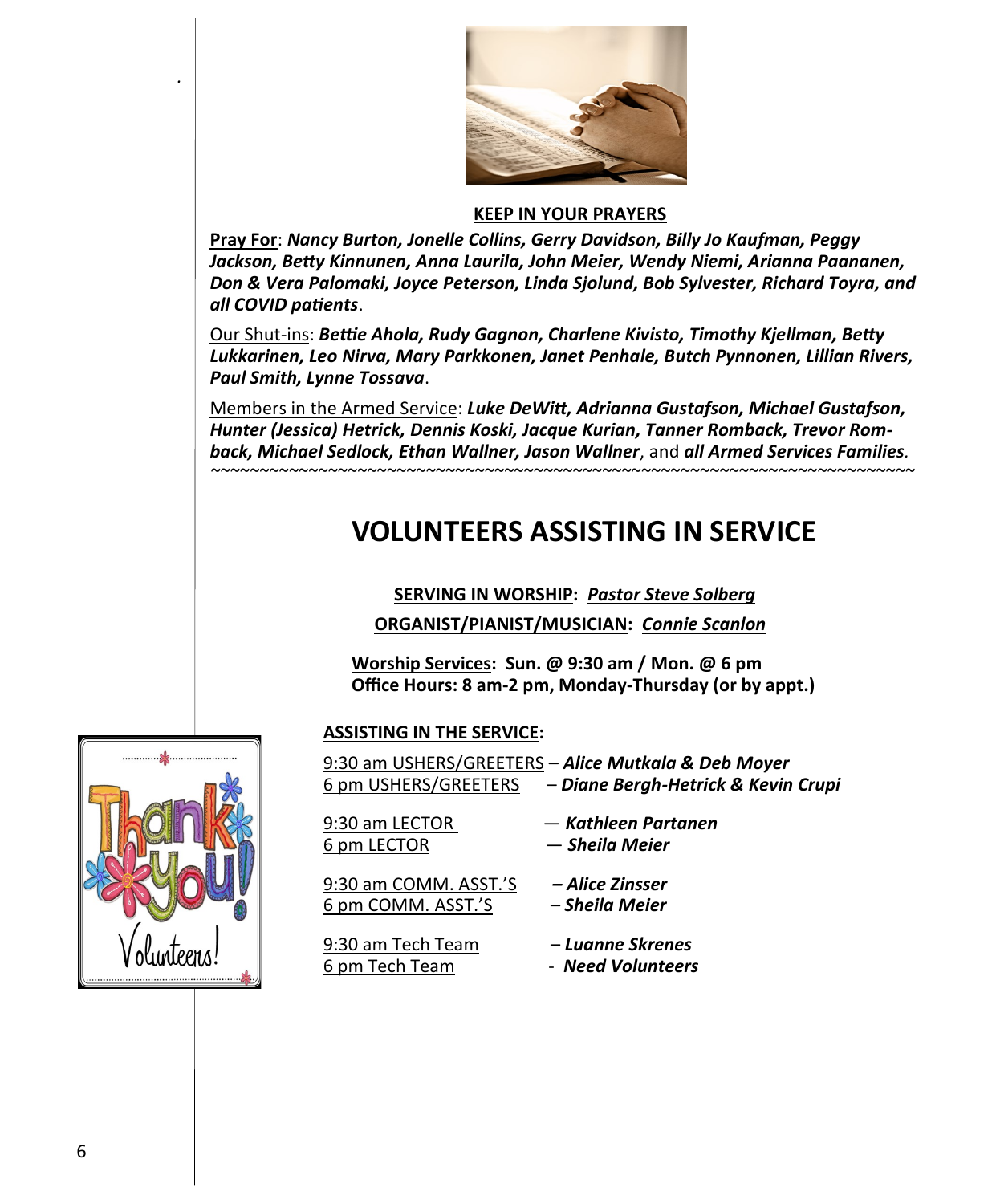## **JANUARY'S MONTHLY MISSION**

## **JANUARY'S MONTHLY MISSION EMPHASIS is our Tanzanian**

**companion ministry relationships.** Many miles separate us, but we discover God's blessing of strengthened faith and vitality in the relationships we develop visiting and being visited by our Tanzanian brothers and sisters in Christ.

January's above-and-beyond offerings will go to our Immanuel Companion Congregation fund, encouraging travel and connections between Yombo Lutheran Church of the Eastern and Coastal Diocese



of the Evangelical Lutheran Church in Tanzania and Immanuel.

Stay tuned as future trips are planned!!!

If you wish to give above-and-beyond to this mission, please use January's mission emphasis envelope from your **2022 offering envelope box** or in some other way designate your gift. *Thank you for your generosity!* 

> Thank you for giving \$1,225.25 in December to *Room at the Inn*. The recipients will be richly blessed with your generosity! Thank you!